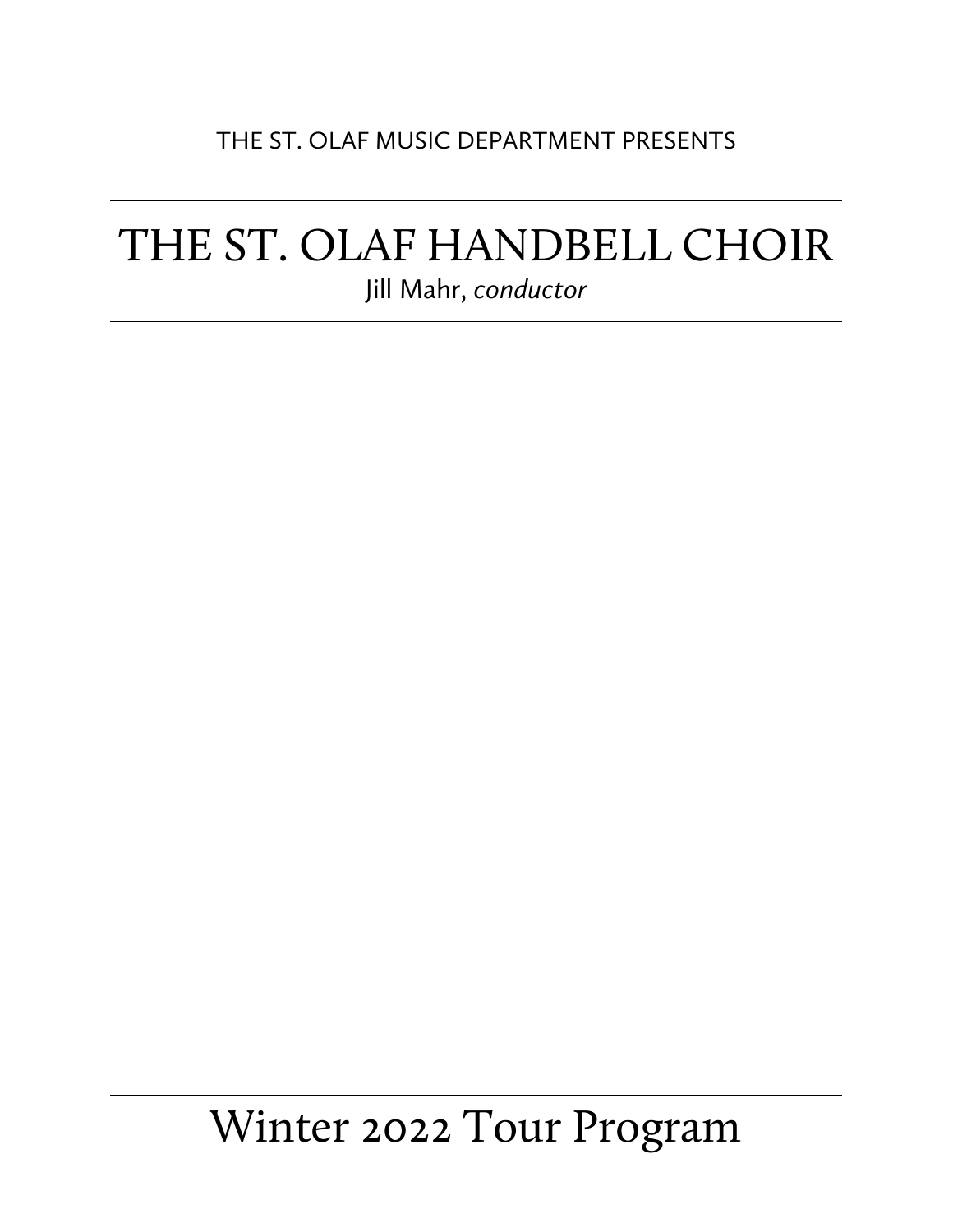### **PROGRAM**

## Jill Mahr, *conductor*

| Joy in All Things                   |                                                                 | Brian Balmages (b. 1975)<br>arr. Kevin McChesney                            |
|-------------------------------------|-----------------------------------------------------------------|-----------------------------------------------------------------------------|
| Oblivion                            |                                                                 | Astor Piazolla (1921-1992)<br>arr. Douglas Anderson                         |
| Hornpipe                            |                                                                 | Karen Lakey Buckwalter (b. 1960)                                            |
| "Main Theme from Mother 3"          | Danny Barry '22, handbell soloist<br>Madeline Chang '24, violin | Shogo Sakai (b. 1960)<br>arr. Danny Barry '22                               |
| <b>Song Without Words</b>           |                                                                 | Gustav Holst (1874–1934)<br>arr. Alex Guebert                               |
| Song of the Blacksmith              |                                                                 | <b>Gustav Holst</b><br>arr. Alex Guebert                                    |
| <b>Cathedral Windows</b>            |                                                                 | Cynthia Dobrinski (1950-2021)                                               |
| Lord of the Dance                   | Will Fecko '24, tenor<br>Laura Albrecht '22, soprano            | arr. Martha Lynn Thompson                                                   |
| <b>Impressions on Aberystwyth</b>   |                                                                 | arr. Matthew Compton                                                        |
| <b>How Sweet the Sound</b>          | Zach Buerger '24, tenor saxophone                               | arr. Jason Krug                                                             |
| What a Wonderful World              |                                                                 | Bob Thiele (1922-1996)/George David Weiss (1921–2010)<br>arr. Sandra Eithun |
| Champaca                            |                                                                 | <b>Elizabeth Peters</b>                                                     |
| Yelling "Fire" in a Crowded Theatre |                                                                 | Benjamin Kornelis (b. 1963)                                                 |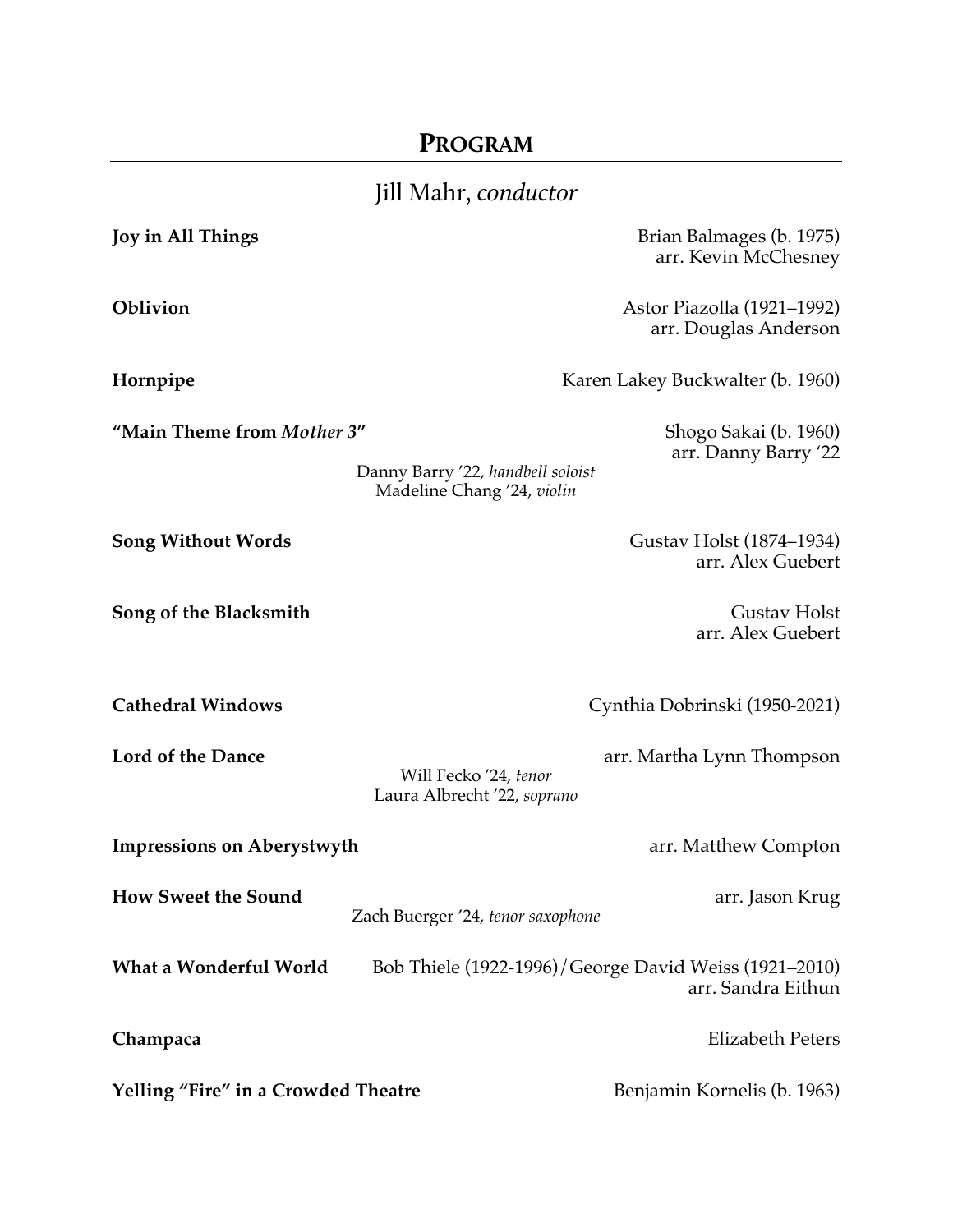#### **PERSONNEL**

Evan Aho '22, *Phoenixville, PA* Laura Albrecht '22, *San Jose, CA* Danny Barry '22, *Deerfield, IL* India Bock '23, *Seattle WA* Zach Buerger '24, *Oak Park, IL* Madeline Chang '24, *Lisle, IL* Matthew Erickson '22, *Verona, WI* Will Fecko '24, *State College, PA* Olivia Brown '22, *Bentonville, AR* Madeline Everett '22, *River Falls, WI* Matthew Myers '22, *River Falls, WI* Trevor Ritz '23, *Sioux City, IA* Elizabeth Strauss '22, *Madison, WI*

#### **ABOUT THE CONDUCTOR**

A Minnesota native, Jill Mahr has been at St. Olaf College in Northfield, Minnesota, for the last 27 years, where she conducts three handbell choirs and teaches flute. Jill founded and leads a youth program of five handbell choirs at her church, Bethel Lutheran, in Northfield, and is an active member of Handbell Musicians of America and a past secretary of Area VII. She is principal flute in the Mankato Symphony Orchestra and has a private flute studio in her home. She holds a B.M. degree in flute performance and music education with a minor in jazz from the University of Minnesota, Duluth and a M.A. degree in flute performance from Northwestern University in Chicago.

#### **ABOUT THE ST. OLAF HANDBELL CHOIR**

The St. Olaf Handbell Choir was founded in 1983 under the direction of Robert Thompson, Professor of Organ. In 1985 the group was taken over by Norman Heitz who equipped the group with the five octaves of bells that are used today. Some years later the group was handed over to Karl Zinsmeister. Since 1995, the program has been under the direction of Jill Mahr and has grown to include three handbell ensembles. Jill directs the St. Olaf Handbell Choir and the Chapel Ringers. The Manitou Handbell Choir is student-directed. The St. Olaf Handbell choir is the premier ensemble in this program of three handbell choirs at St. Olaf College. The ensemble is an auditioned group that meets twice a week. On campus they perform for chapel and church services, student recitals, and an annual spring concert with the all the handbell choirs. In addition, they regularly perform off campus at church services and concerts. They performed their first kid's concert in 2007 and enjoyed it so much that they have made it a biannual event. Sixteen years ago the group began touring, performing in many cities in Minnesota, South Dakota, Wisconsin, Michigan, Nebraska, Missouri and Iowa. They have participated in the critically acclaimed St. Olaf Christmas Festival premiering Glories Ring, Joyous Noel and Gladsome Bells written for handbells and orchestra by faculty member Steven Amundson. The bell program at St. Olaf also offers an interim (month long) ensemble ringing (duet, trio, and quartet) experience for ringers.